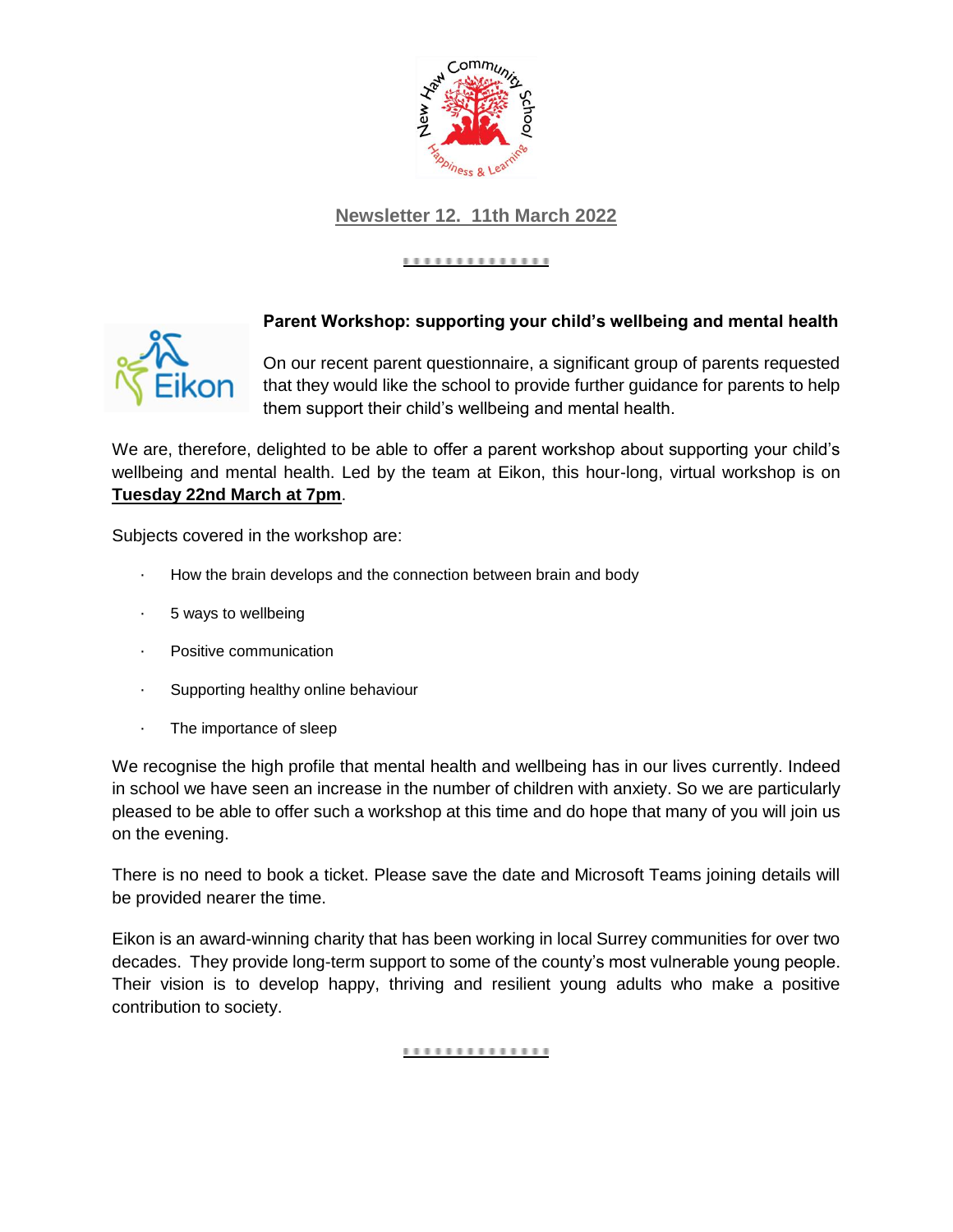

# **Zobab Zee Khan**

In celebration of World Book Day last week, today a visitor came to school. His name is Zohab Zee Khan and he is a poet. Everyone thought his workshop was fantastic and we had fun with him. He recited some of his poems and also played the harmonica for us! We wrote 3 poems ourselves – he told us how to write down our feelings and express them. Zohab told us poetry is easy to write and everyone can do it. We really enjoyed his visit and hope he can come again!

#### ..............

Dear parents,

As a school council, we have decided that we would like to make donation to support the people of Ukraine as part of Our Community Cares initiative. The school council have made a short video to provide you with more details [-](https://youtu.be/9TkbVRTAFiQ) [https://youtu.be/9TkbVRTAFiQ.](https://youtu.be/9TkbVRTAFiQ) Once you have watched the video, please do consider making a donation through Scopay.



[Please donate.](https://youtu.be/9TkbVRTAFiQ)

youtu.be

Thank you.

From Paolo Boldetti and the school council

..............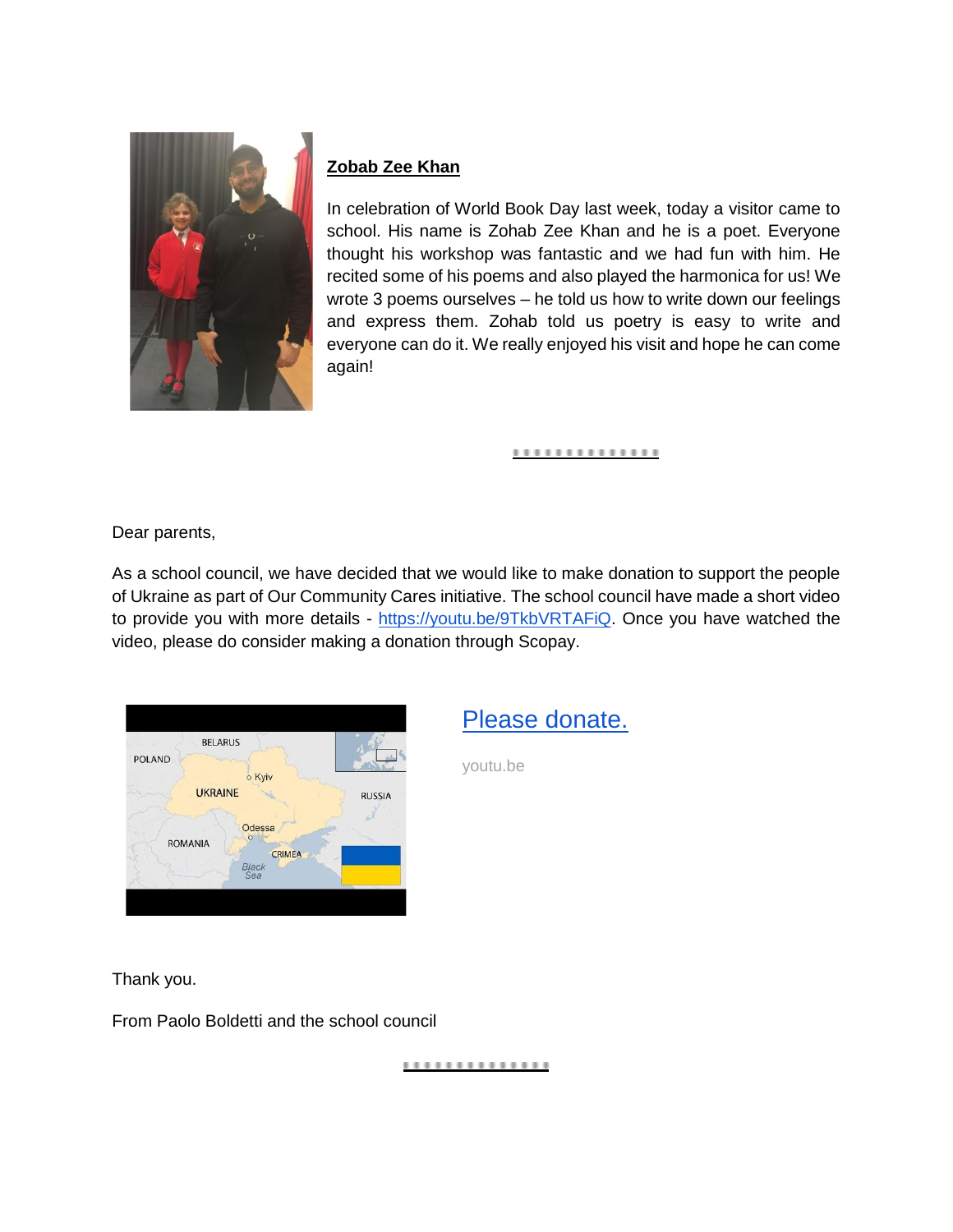## **Raffle Prizes**

We will be holding a raffle at our Performing Arts Evening on Wednesday and Thursday next week and are in need of prizes to make up some hampers. For example, candles, bath toiletries, boxes of chocolates, bottle of wine etc. Donations can either be sent in with your child or delivered to the school office.

#### ..............

## **Comic Relief**



Comic Relief will be taking place on Friday 18th March. We will be holding a mufti day on 18th March and encourage the children to wear something red in order to raise money. Minimum suggested donation of £1 payable via Scopay.

#### **..............**

## **Summer uniform**

When we return from the Easter holidays, all pupils are invited to wear summer uniform which includes the white polo shirt with school logo. Polo shirts without the logo do not form part of our summer uniform - they are appropriate for weekend/evening wear , but not for school.

- Skirts or trousers should grey and **not black.**
- White summer polo shirts with the school logo can be purchased from School Uniform Direct in West Byfleet [\(www.schooluniformdirect.co.uk\)](http://www.schooluniformdirect.co.uk/).
- Girls may wear a red check school dress if they wish (any supplier).
- Ankle of knee length socks (white or grey only) no trainer socks please.
- Sensible/secure summer shoes or sandals no open backed shoes or sandals which can be dangerous.
- Shorts must be grey and knee length (this applies to both boys and girls).

## Sports Kit

Please ensure that pupils bring their sports kit on the first day of term and that it remains in school from Monday to Friday.

..............